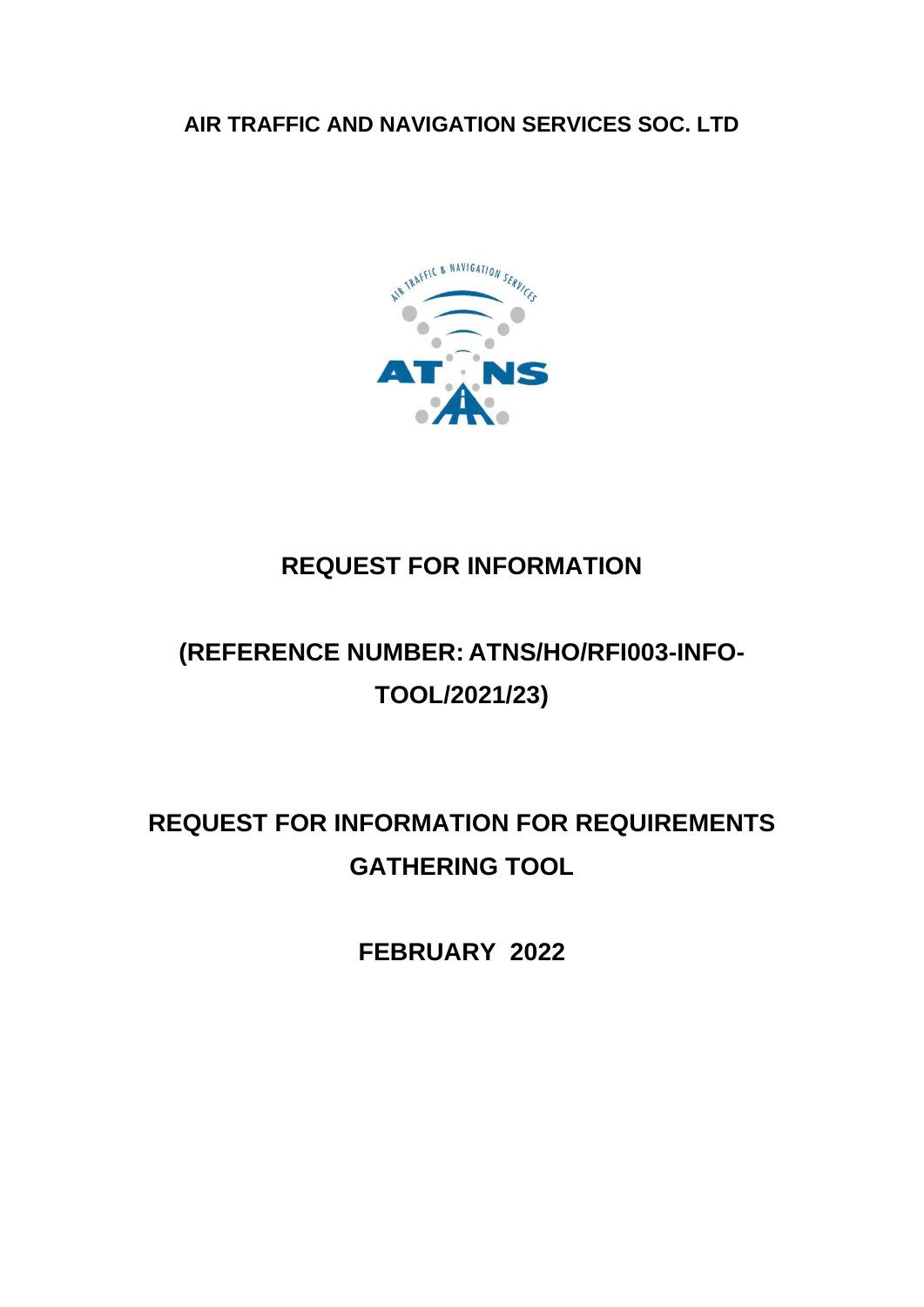## **REQUEST FOR INFORMATION FOR REQUIREMENTS GATHERING TOOL**

| <b>RFP REFERENCE NUMBER:</b>                                     | ATNS/HO/RFI003-INFO-TOOL/2021/23                                       |
|------------------------------------------------------------------|------------------------------------------------------------------------|
| <b>CLOSING DATE:</b>                                             | 24 March 2022                                                          |
| <b>CLOSING TIME:</b>                                             | 13h00, CAT (no late and or facsimile responses                         |
|                                                                  | will be accepted                                                       |
| <b>VIRTUAL BRIEFING MEETING</b>                                  | N/A                                                                    |
| <b>DESCRIPTION:</b>                                              | ATNS/HO/RFI003-INFO-TOOL/2021/23                                       |
|                                                                  | ATNS Company Limited,                                                  |
|                                                                  | Eastgate Office Park, Block C,                                         |
|                                                                  | South Boulevard Road,                                                  |
|                                                                  | <b>Bruma, 2298</b>                                                     |
|                                                                  | <b>OR</b>                                                              |
|                                                                  | Should a bidder require to submit their documents                      |
|                                                                  | online,<br>they<br>must<br>send<br>email<br>an<br>to                   |
| <b>BOX</b><br><b>DEPOSITED</b><br>IN<br><b>THE</b><br><b>BID</b> | busisiwemo@atns.co.za<br>and<br>CС                                     |
| <b>SITUATED AT:</b>                                              | tenders@atns.co.za to express their interest to do                     |
|                                                                  | SO.                                                                    |
|                                                                  | On the email Bidders must specify on the subject                       |
|                                                                  | line – the tender number and description.                              |
|                                                                  | <b>DEADLINE FOR REQUESTING THE LINK IS 2</b>                           |
|                                                                  | DAYS BEFORE CLOSING DATE, EMAIL SENT                                   |
|                                                                  | AFTER THIS DEADLINE WILL NOT BE                                        |
|                                                                  | <b>ATTENDED TO.</b>                                                    |
|                                                                  | THE DOCUMENT MAY BE STILL SUBMITTED<br><b>MANUALLY ON CLOSING DATE</b> |
|                                                                  |                                                                        |
| <b>PROCUREMENT SPECIALIST:</b>                                   | <b>Busisiwe Molapisi</b>                                               |
|                                                                  | (011) 607 1165                                                         |
| <b>TELEPHONE:</b>                                                | NB due to COVID 19 Pandemic, only contact                              |
|                                                                  | via e-mail.                                                            |
| E-MAIL:                                                          | BusisiweMo@atns.co.za                                                  |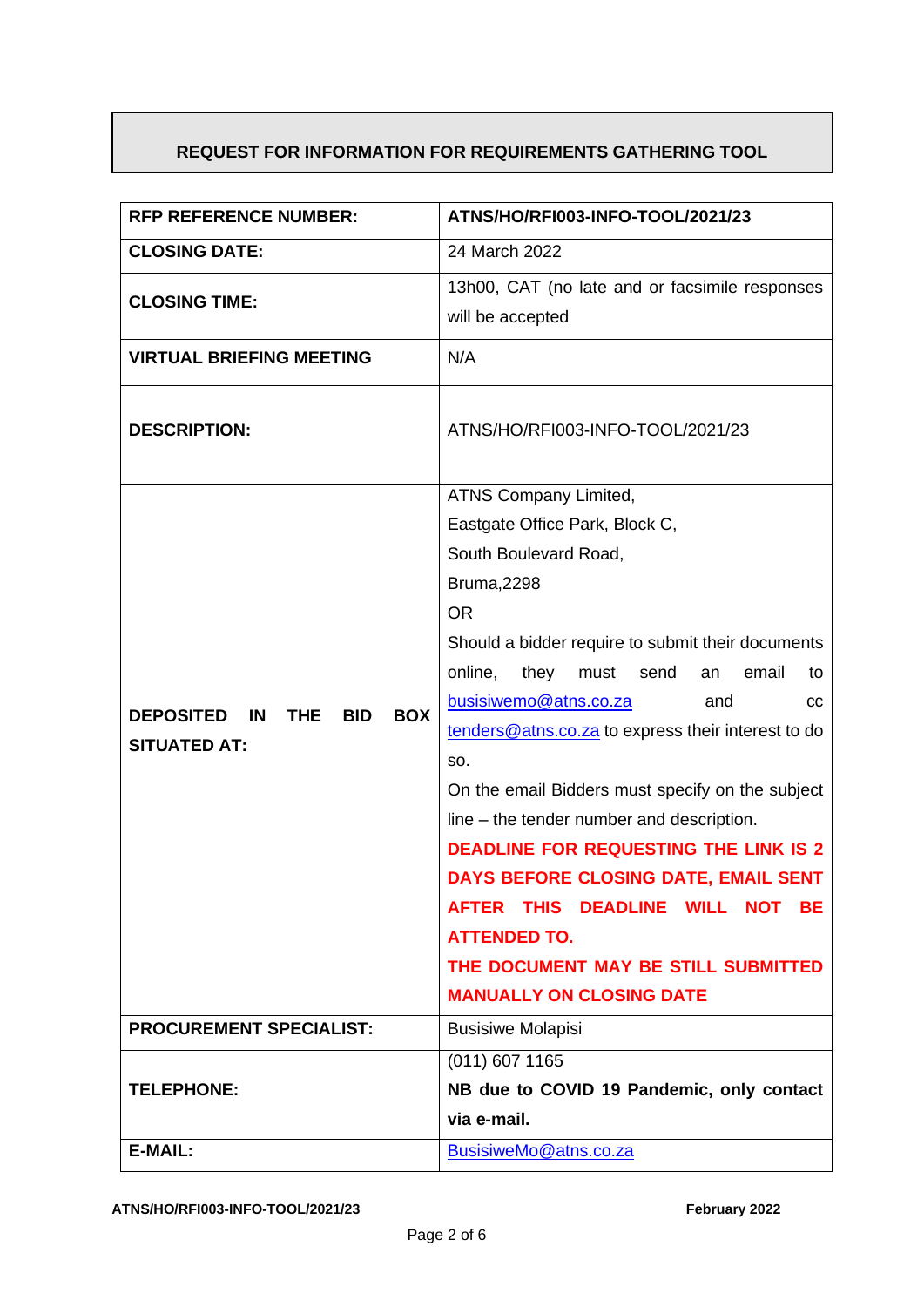#### **BIDDING STRUCTURE**

| PLEASE INDICATE THE TYPE OF YOUR COMPANY E.G. PRIVATE COMPANY OR |                                                                      |
|------------------------------------------------------------------|----------------------------------------------------------------------|
| <b>CLOSED CORPORATION OR OTHER</b>                               |                                                                      |
|                                                                  |                                                                      |
|                                                                  |                                                                      |
|                                                                  | Indicate the type of Bidding/Biding Structure by marking with an 'X' |
| Individual                                                       |                                                                      |
| Joint Venture                                                    |                                                                      |
|                                                                  |                                                                      |
| Consortium                                                       |                                                                      |
| <b>With Sub-Contractors</b>                                      |                                                                      |
|                                                                  |                                                                      |
| Other                                                            |                                                                      |
|                                                                  |                                                                      |

| If Individual:                 |  |
|--------------------------------|--|
| Name of Bidder                 |  |
| <b>Registration Number</b>     |  |
| <b>VAT Registration Number</b> |  |
| <b>Contact Person</b>          |  |
| <b>Telephone Number</b>        |  |
| Fax Number                     |  |
| Cell Number(s)                 |  |
| E-mail Address                 |  |
| <b>Postal Address</b>          |  |
| <b>Physical Address</b>        |  |

## Joint Venture or Consortium, indicate the name/s of the partners:

Company Name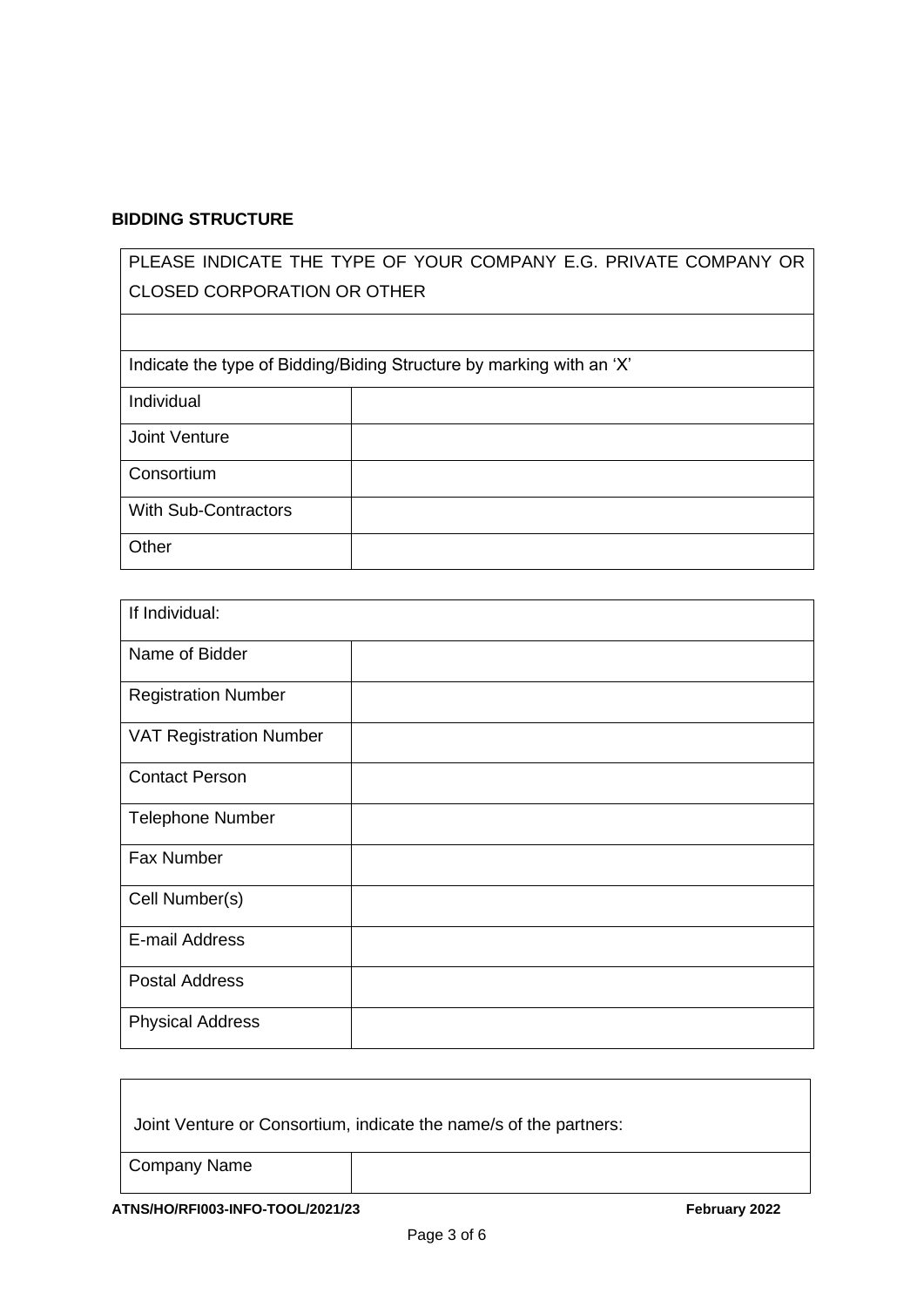| <b>Registration Number</b>                                         |                                                                       |            |
|--------------------------------------------------------------------|-----------------------------------------------------------------------|------------|
| <b>VAT Registration Number</b>                                     |                                                                       |            |
| <b>Contact Person</b>                                              |                                                                       |            |
| <b>Telephone Number</b>                                            |                                                                       |            |
| E-mail Address                                                     |                                                                       |            |
| Fax Number                                                         |                                                                       |            |
| <b>Postal Address</b>                                              |                                                                       |            |
| <b>Physical Address</b>                                            |                                                                       |            |
|                                                                    | HAS A VALID TAX COMPLIANCE STATUS AND PIN BEEN SUBMITTED FOR          |            |
| <b>INDIVIDUAL</b><br><b>BIDDER,</b>                                | <b>CONSORTIUM,</b><br><b>JOINT</b><br><b>VENTURE</b><br><b>AND/OR</b> | <b>SUB</b> |
| <b>CONTRACTORS</b>                                                 |                                                                       |            |
| <b>YES</b>                                                         | <b>NO</b>                                                             |            |
|                                                                    |                                                                       |            |
|                                                                    | HAS A JOINT B-BBEE CERTIFICATE/SWORN AFFIDAVIT BEEN SUBMITTED FOR     |            |
| <b>CONSORTIUM/JOINT VENTURE BIDDERS</b>                            |                                                                       |            |
| <b>YES</b>                                                         | <b>NO</b>                                                             |            |
|                                                                    |                                                                       |            |
|                                                                    | IF JOINT VENTURE OR CONSORTIUM-HAS A SIGNED AGREEMENT INDICATING      |            |
| <b>WORKSPLIT% AND WORK PLAN SUBMITTED</b>                          |                                                                       |            |
| <b>YES</b>                                                         | <b>NO</b>                                                             |            |
|                                                                    |                                                                       |            |
| <b>HAS</b><br>A                                                    | LIST OF SUBCONTRACTORS INDICATING SUBCONTRACTING                      |            |
| <b>PERCENTAGE % INDICATED</b>                                      |                                                                       |            |
| <b>YES</b>                                                         | <b>NO</b>                                                             |            |
|                                                                    |                                                                       |            |
| HAS AN TAX PIN BEEN SUBMITTED FOR CONSORTIUM, JOINT VENTURE AND/OR |                                                                       |            |
| <b>SUB CONTRACTORS</b>                                             |                                                                       |            |
| <b>YES</b>                                                         | <b>NO</b>                                                             |            |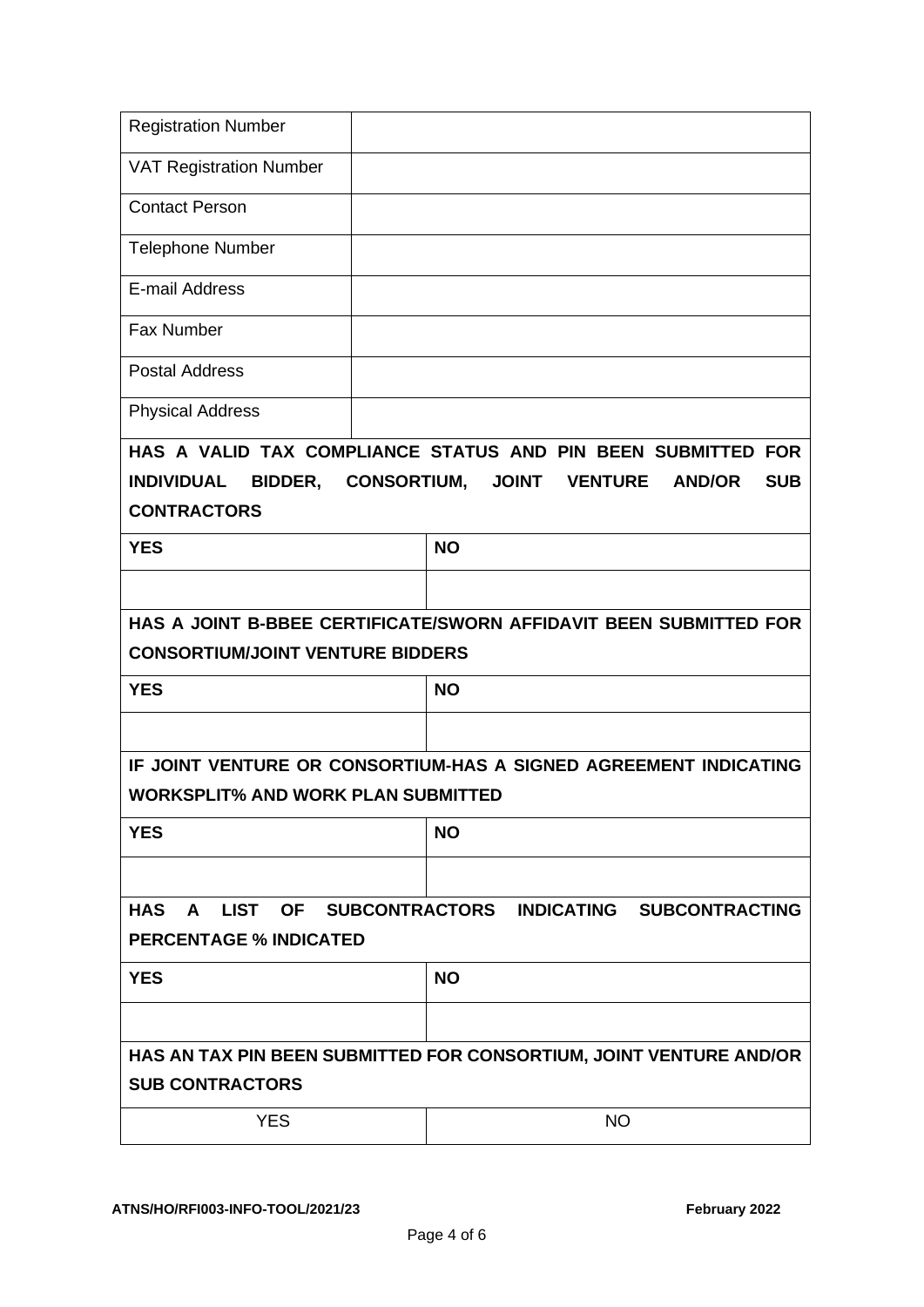**SIGNATURE OF BIDDER:** ……………………………. **DATE**: ……………………

…………………………………………………………..

CAPACITY UNDER WHICH THIS BID IS SIGNED: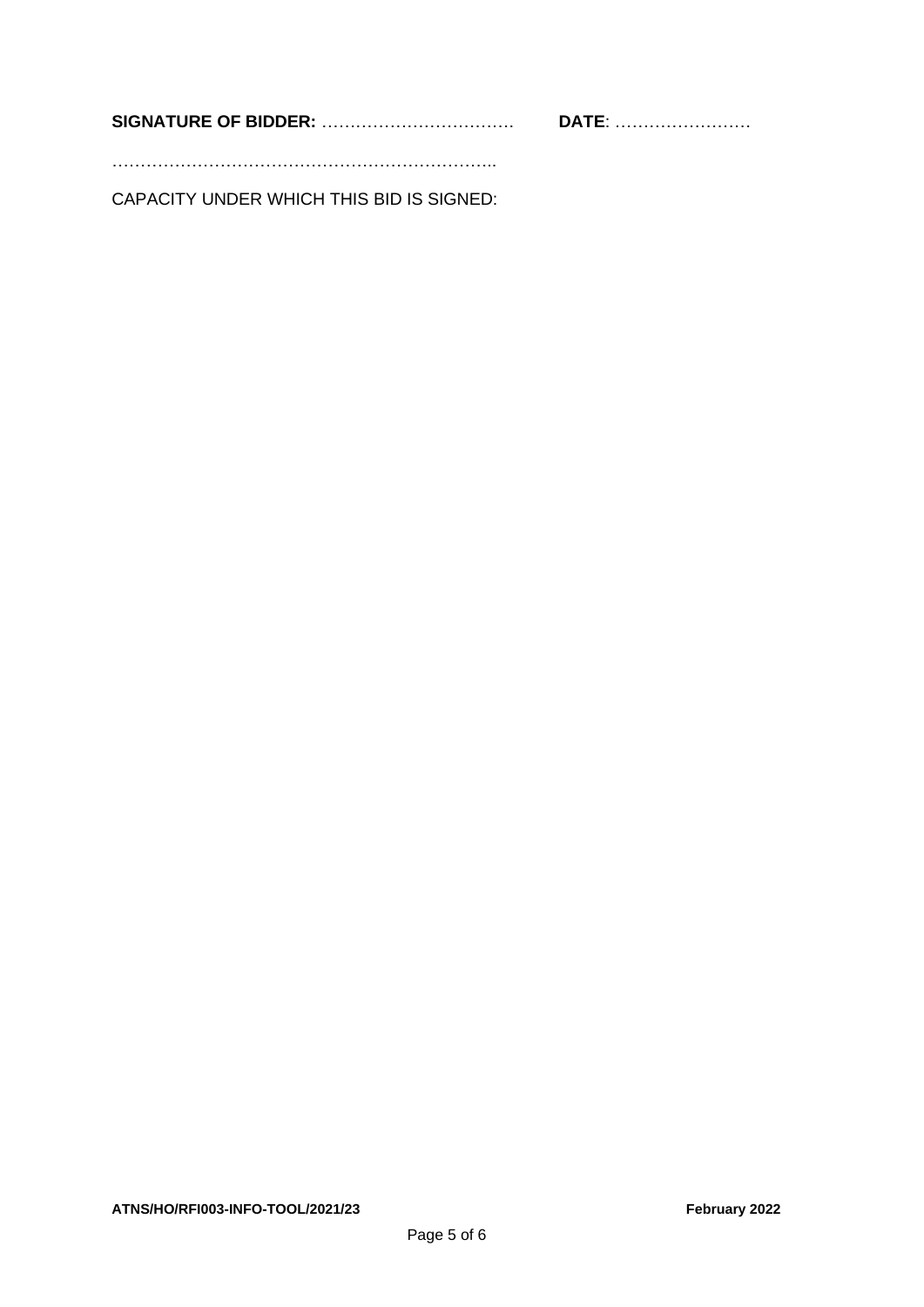### **IMPORTANT NOTICE**

The information contained herein, is given without any liability whatsoever to Air Traffic & Navigation Services Company Limited (ATNS) and no representation or warranty, express or implied, is made as to the accuracy, completeness or thoroughness of the content of this Request for Information (RFI).

This RFI is for the confidential use of only those persons/companies who are participants of this RFI. Each recipient acknowledges that the contents of this RFI are confidential and agrees that it will not without the prior written consent of ATNS, reproduce, use or disclose such information in whole or in part, to any other party other than as required by law or other regulatory requirements.

The Bidder shall bear all costs incurred by him in connection with the preparation and submission of his Bid Response and for finalisation of the contract and the attachments thereof. ATNS will in no case be responsible for payment to the Bidder for these costs.

The Company reserves the right to reject any or all Bids, to undertake discussions with one or more Bidders, and to accept that Bid or modified Bid which in its sole judgment, will be most advantageous to the Company, price and other evaluation factors having been considered.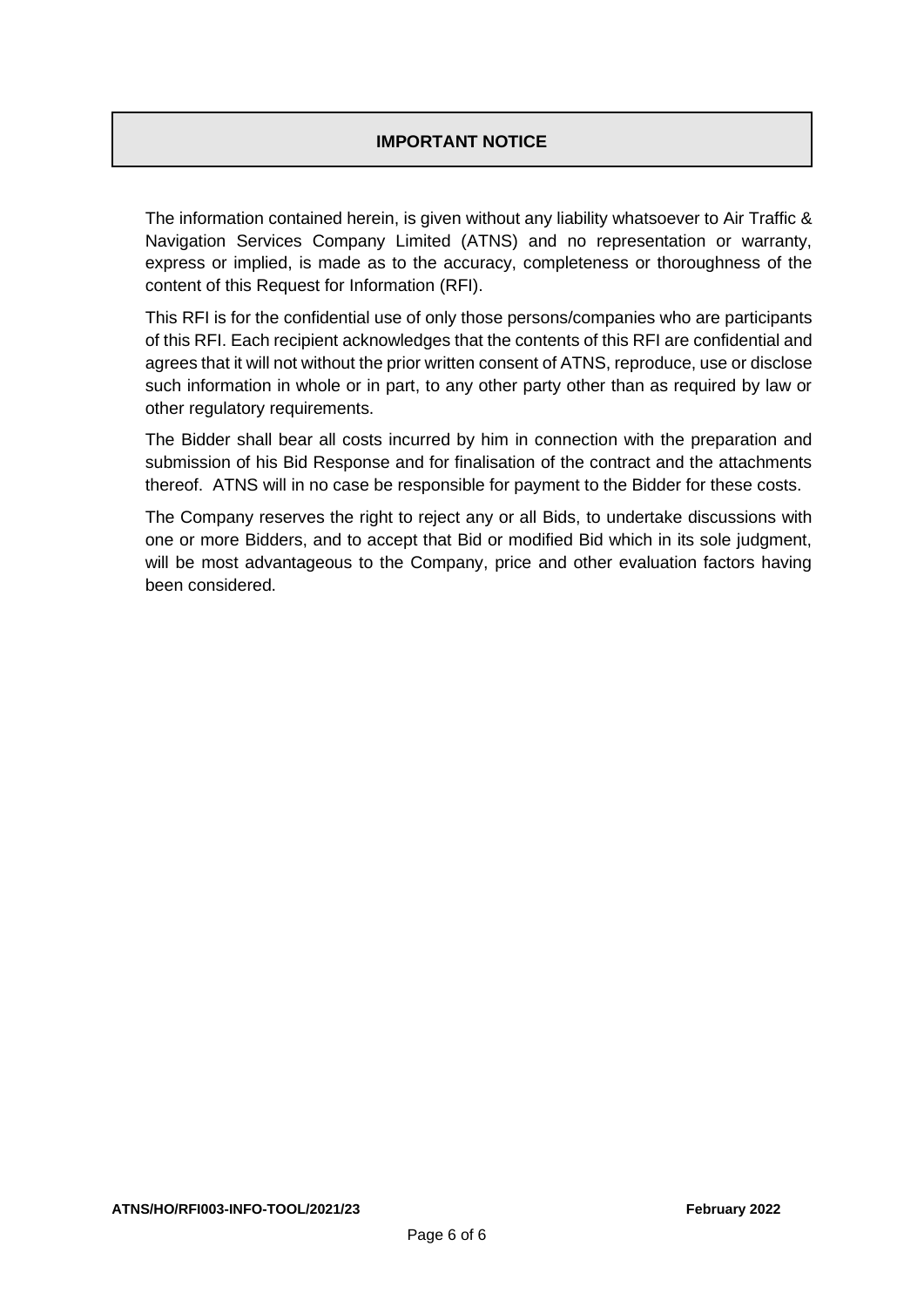#### **IMPORTANT NOTICE**

The information contained herein, is given without any liability whatsoever to Air Traffic & Navigation Services Company Limited (ATNS) and no representation or warranty, express or implied, is made as to the accuracy, completeness, or thoroughness of the content of this Request for Information (RFI).

This RFI is for the confidential use of only those persons/companies who are participants of this RFI. Each recipient acknowledges that the contents of this RFI are confidential and agrees that it will not without the prior written consent of ATNS, reproduce, use or disclose such information in whole or in part, to any other party other than as required by law or other regulatory requirements.

The Bidder shall bear all costs incurred by him in connection with the preparation and submission of his Bid Response and for finalisation of the contract and the attachments thereof. ATNS will in no case be responsible for payment to the Bidder for these costs.

The Company reserves the right to reject any or all Bids, to undertake discussions with one or more Bidders, and to accept that Bid or modified Bid which in its sole judgment, will be most advantageous to the Company, price and other evaluation factors having been considered.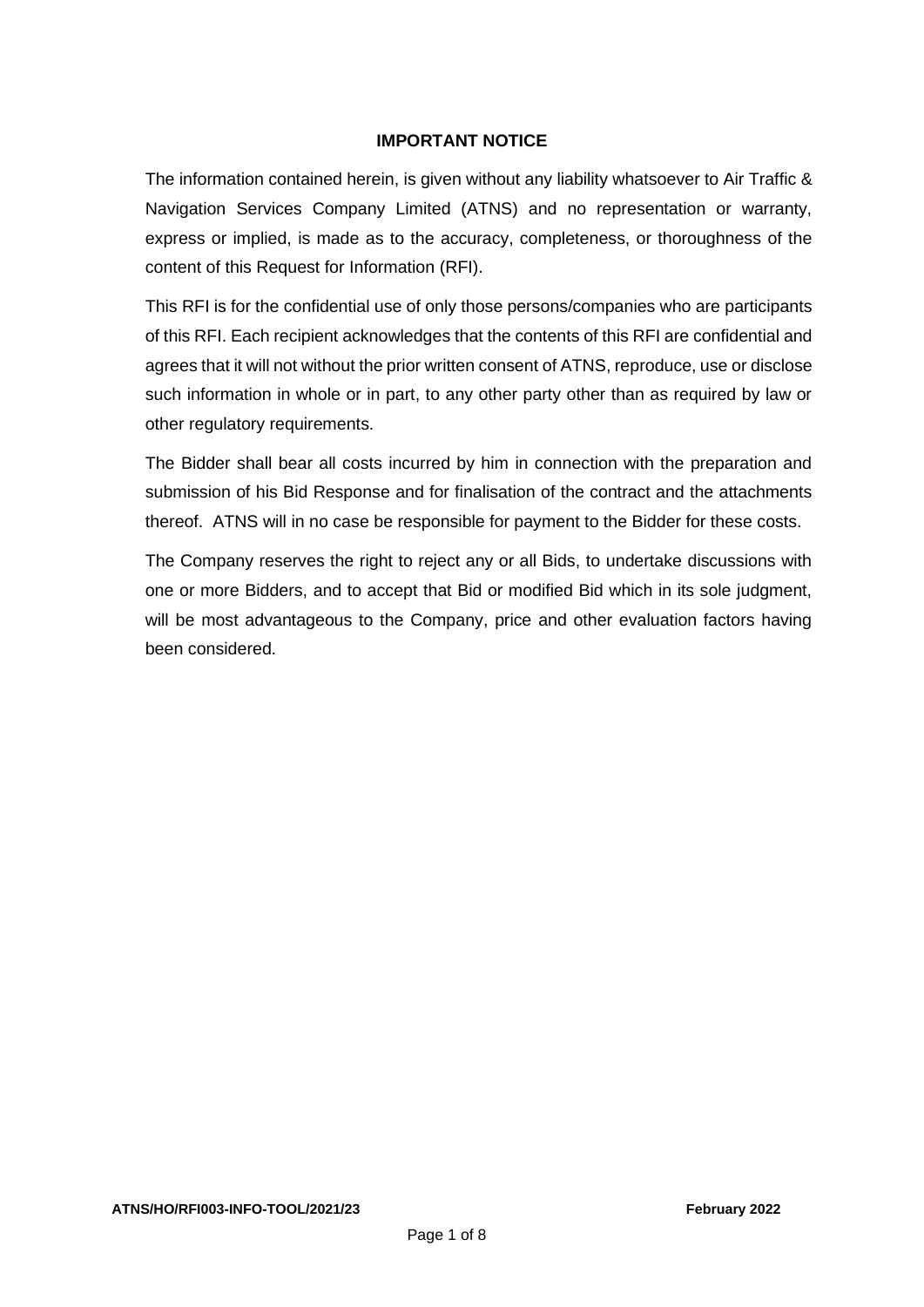## **TABLE OF CONTENTS**

<span id="page-7-0"></span>

| $\mathbf{1}$ |                                                                  |
|--------------|------------------------------------------------------------------|
| 1.1          |                                                                  |
| 1.2          |                                                                  |
| 1.3          |                                                                  |
| 1.4          |                                                                  |
| 1.5          |                                                                  |
| 2            | GENERAL INSTRUCTIONS AND ADMINISTRATIVE REQUIREMENTS7            |
| 2.1          |                                                                  |
| 2.2          |                                                                  |
| 2.3          |                                                                  |
| 3            | REQUIREMENTS GATHERING TOOL SPECIFIC REQUIREMENTSError! Bookmark |
|              | not defined.                                                     |
| 3.2          |                                                                  |
| 3.3          |                                                                  |
| 4            |                                                                  |
| 5            |                                                                  |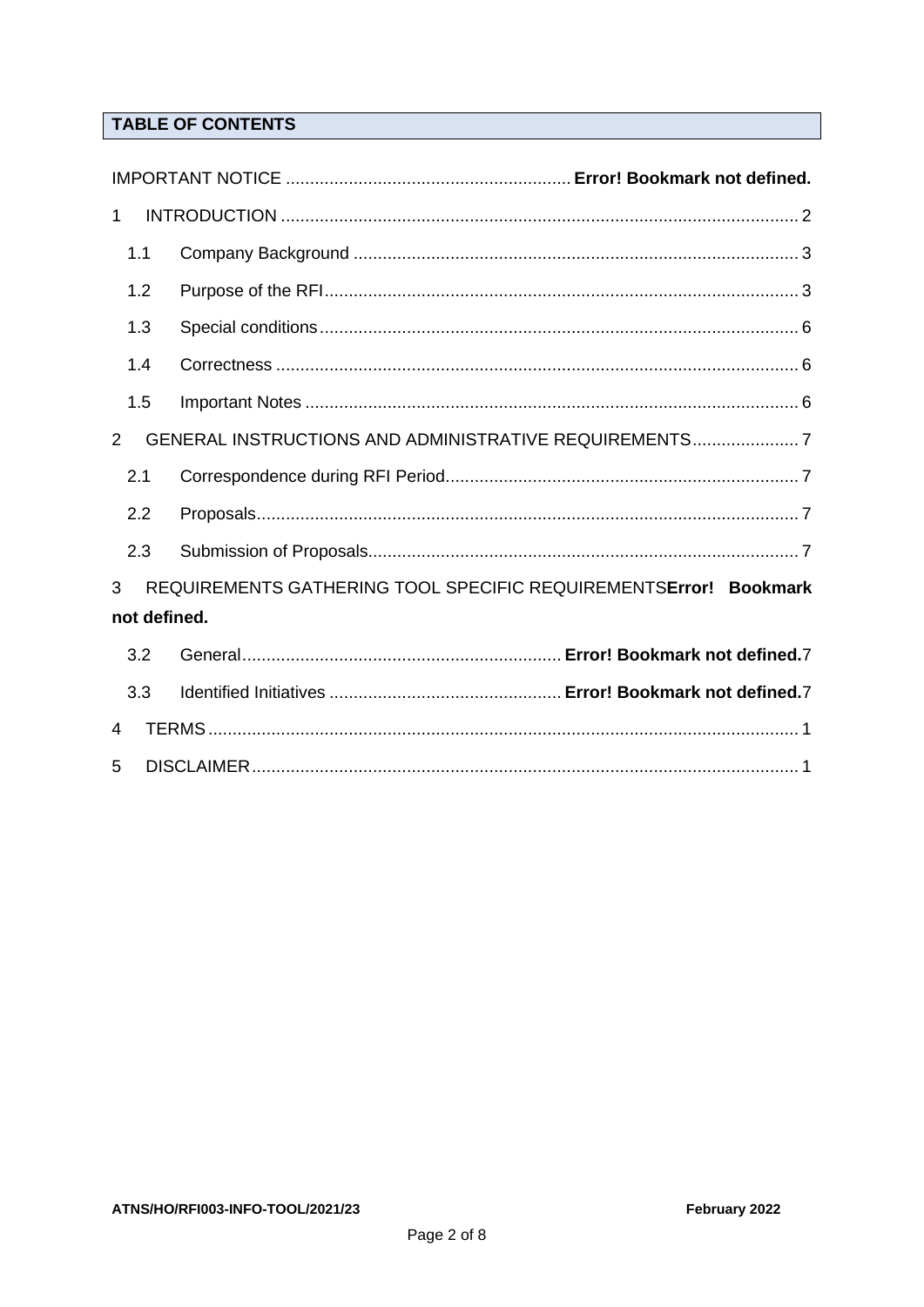#### <span id="page-8-1"></span>**1 INTRODUCTION**

#### <span id="page-8-0"></span>**1.1 Company Background**

The Air Traffic and Navigation Services (ATNS) Company of South Africa is the major provider of air traffic management, communication, surveillance, navigation and associated services (including training) within South Africa. ATNS manages 10% of the world's airspace.

Standing strong with over 1100 employees, ATNS strives to continuously provide safe airspace, orderly, expeditious and efficient management of Air Traffic Management services. The company operates at 21 aerodromes within the country, including OR Tambo, Cape Town and King Shaka International Airports.

In the rest of the African Continent, ATNS provides amongst others the Aeronautical Satellite Communication (VSAT) networks.

This service extends from Cape to Cairo interconnecting more than 33 states in Africa and Middle East. Other services include ATS and technical training, WGS 84 surveys, airspace design, AIP documentation, billing and consultancy services.

#### **Vision**

ATNS's Vision is to be the preferred supplier of air traffic management solutions and associated services to the African continent and selected international markets.

#### **Mission**

Our Mission is to provide safe, expeditious and efficient air traffic management solutions and associated services, whilst ensuring long-term economic, social and environmental sustainability.

- Our business is driven through our embedded Values, being:
- Accountability
- Safety and customer service
- Continuous improvement and innovation
- Employee engagement and development
- Fairness and consistency
- Open and effective communication

The Air Traffic and Navigation Service Company Limited (ATNS) is a State-Owned Company (SOC), established in 1993 in terms of the ATNS Company Act (Act 45 of 1993) to provide air traffic management solutions and associated services on behalf of the State. These services accord with International Civil Aviation Organisation (ICAO) standards and recommended practices, and the South African Civil Aviation Regulations and Technical Standards. As an air navigation services provider (ANSP), ATNS is governed by the nation's legislative and administrative framework.

ATNS is also a commercialized ANSP operating on the "user pays" principle that relies on current revenues and debt funding for its operational and capital expenditure requirements.

Our business offerings are divided into Regulated and non-regulated activities: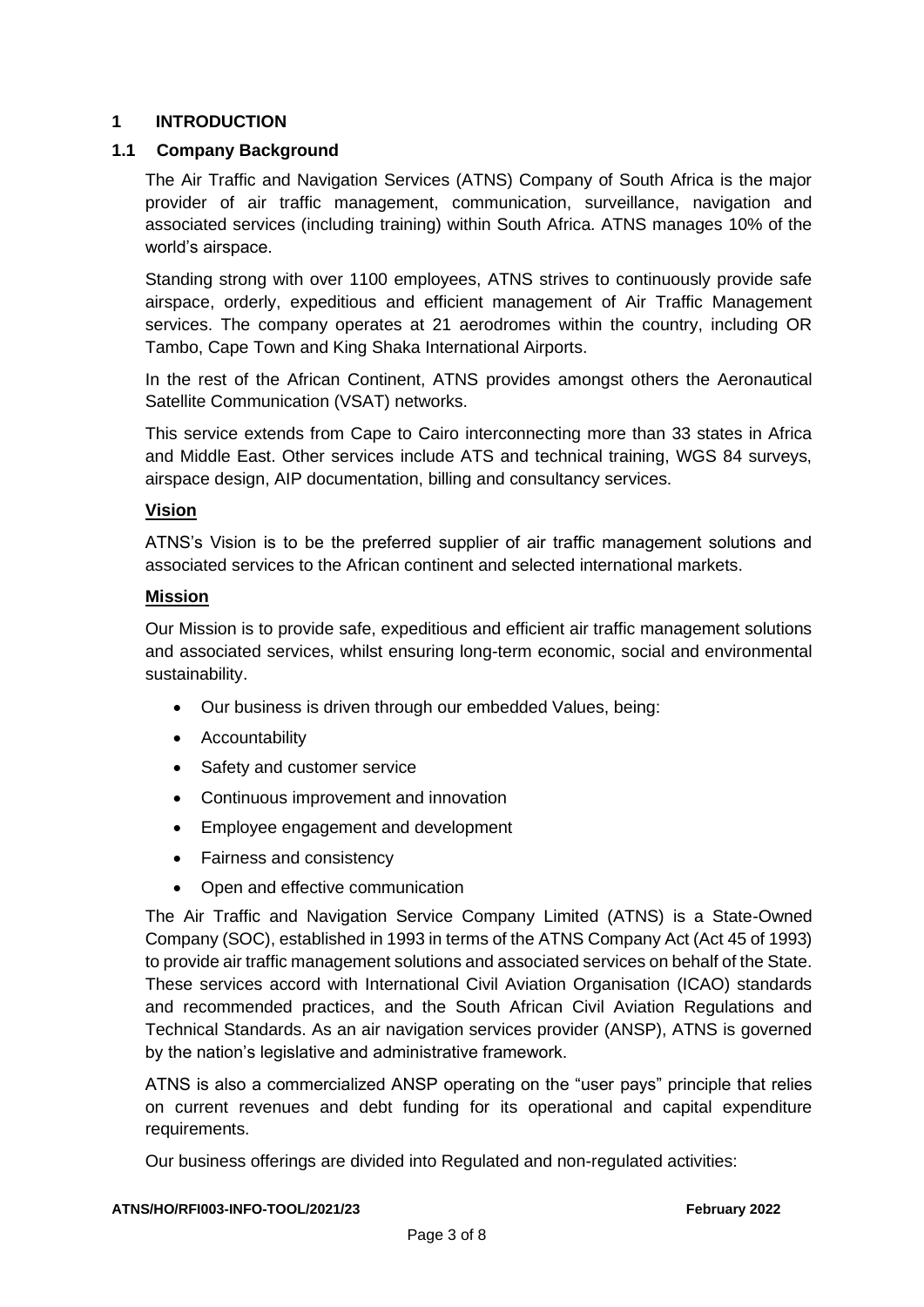#### **Regulated Business**

At present 90% of ATNS's revenue is facilitated through its regulated business:

#### Air navigation services and infrastructure

The principal activities of ATNS's regulated business encompass the planning, operating and maintenance of safe and efficient air traffic management services in the airspace for which the State is responsible. Airspace infrastructure consists of the following main components:

- Communications, navigation and surveillance (CNS) infrastructure.
- Auxiliary aviation services, such as aeronautical information publications, flight procedure design and aeronautical surveys.
- Air traffic management.

ATNS's infrastructure development is informed by user expectations and regulatory requirements at a global level; as well as the needs of the air traffic management (ATM) community and new enabling technologies.

#### Air traffic service charges

As a monopoly service provider, ATNS is regulated economically by the Economic Regulating Committee (RC) that is a statutory body formed and appointed by the Shareholder, the Department of Transport (DoT). The RC is empowered by the ATNS Company Act (Act 45 of 1993) to issue permission to ATNS. The permission regulates the increase in specified tariffs that ATNS can issue and lays down minimum service standards requirements for the regulated business. ATNS is, through the permission, authorised to levy air traffic service charges on users (aircraft operators) for the use of air navigation infrastructure and/or the provision of an air traffic service. The permission has a five-year life span.

#### **Training institution**

ATNS runs a successful training institution as a division within the Company, namely: the Aviation Training Academy (ATA). The ATA provides a full range of air traffic services training, technical support training and related training to delegates in South Africa and the broader African continent in the disciplines of engineering, air traffic services and management. The ATA is an ISO9001:2000 accredited institution and has international cooperation agreements in place with partners, enabling the academy to maintain mutually beneficial partnerships in the presentation and accreditation of international courses in air traffic services (ATS). The ATA is a world-renowned academy, and in both 2012 and 2013 was formally recognized as the International Air Transport Association (IATA) Worldwide Top Regional Training Partner.

#### **Non-Regulated Business**

ATNS's non-regulated business currently contributes 10% of the Company's revenue. The non-regulated business encompasses a long-term strategy to facilitate regional expansion through a subsidiary vehicle presently known as "ATNS International". ATNS International will enable the Company to take a more robust and agile stance in the nonregulated business market without posing undue risks to its regulated market and Shareholder. It will also enable ATNS to enter into joint ventures and partnerships with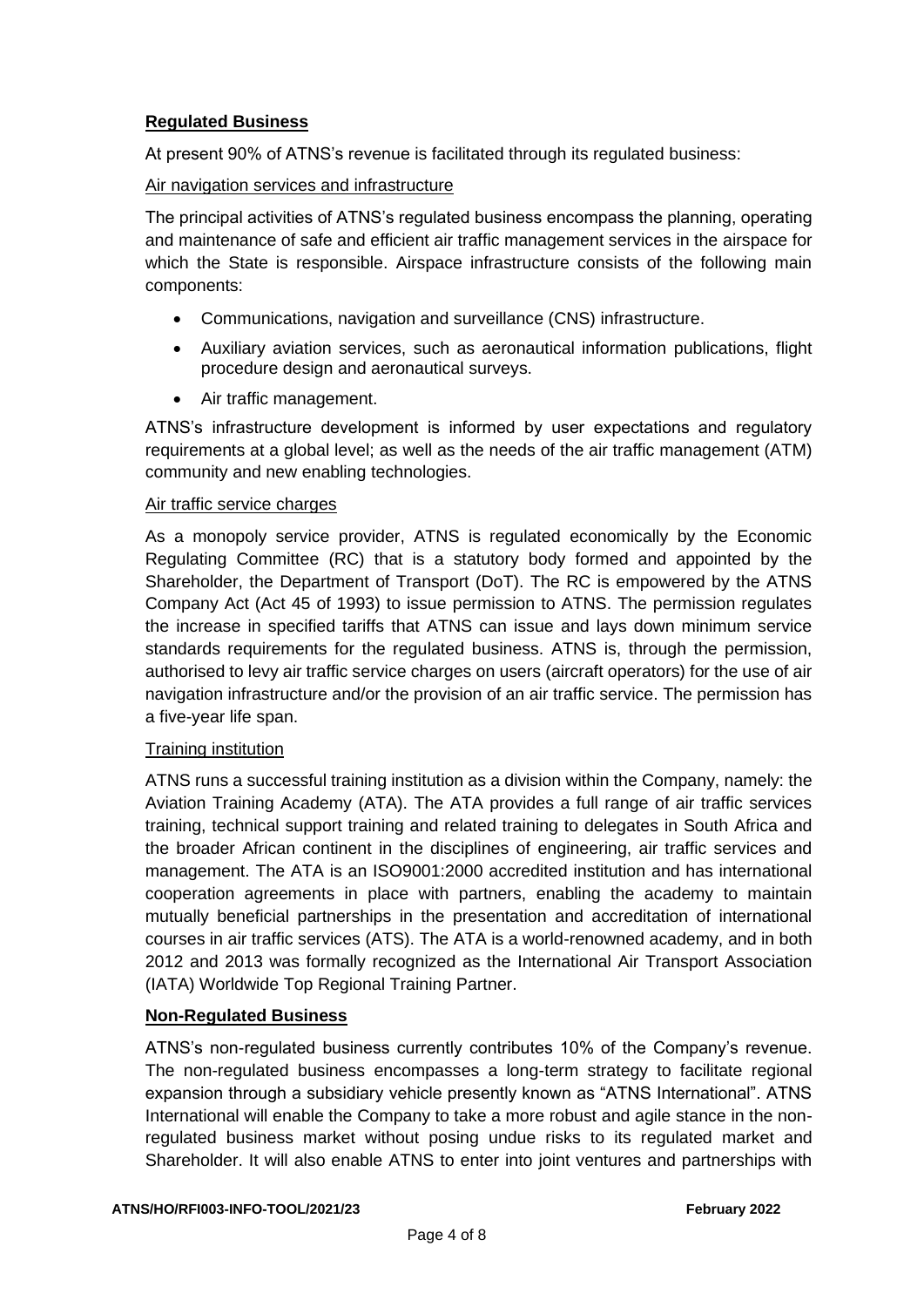external suppliers so that the Company can harness more valuable market opportunities and extend its regional influence and reach.

Additional information is available on ATNS website – [www.atns.co.za](http://www.atns.co.za/)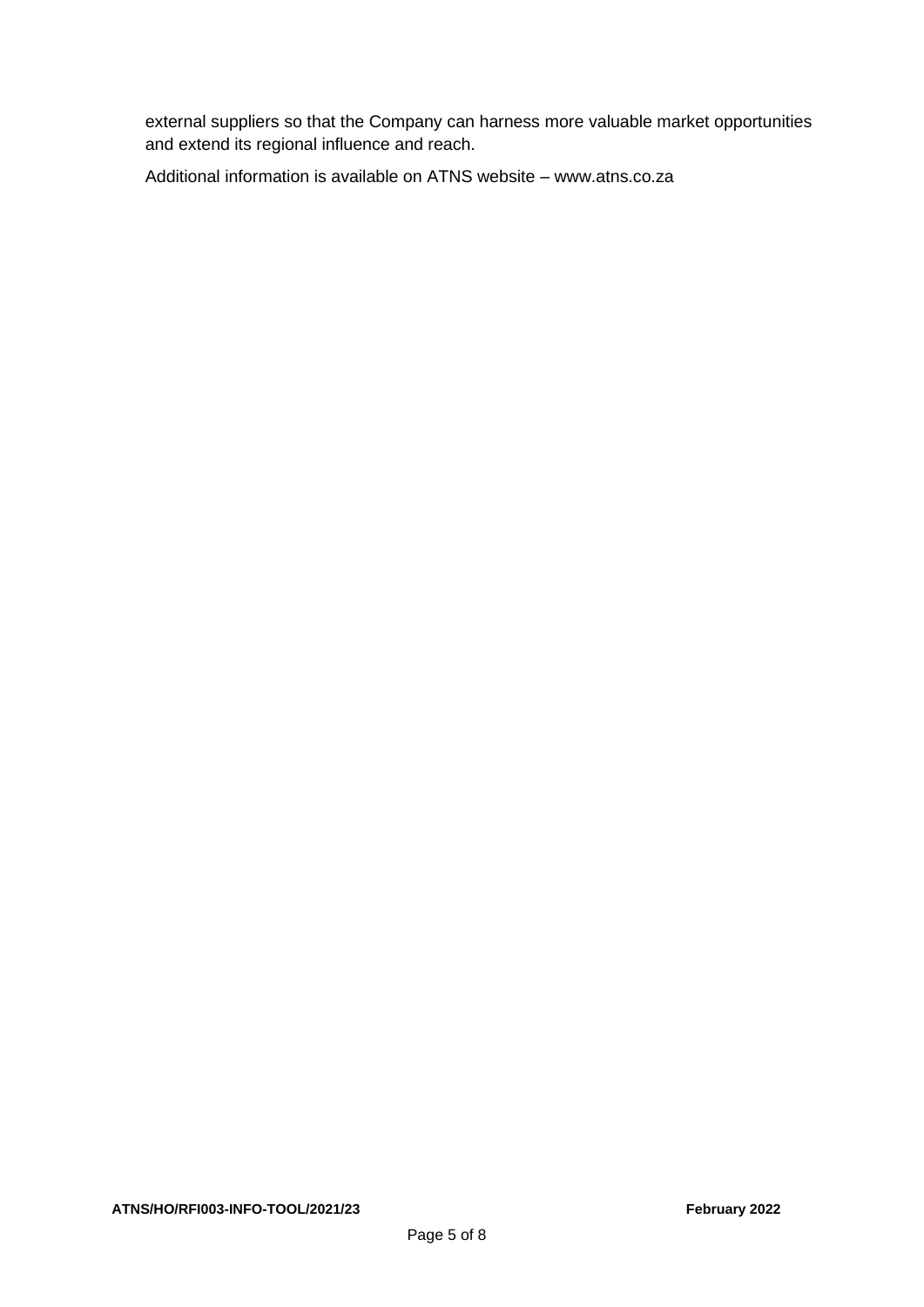#### **1.2 Purpose of the RFI**

ATNS invites Suppliers to provide Information for requirements gathering tool.

#### <span id="page-11-0"></span>**1.3 Special conditions**

- This is an RFI for research purposes is test if there type of solutions on the market to address requirements managements.
- This process will not lead to any award decision nor result in a shortlisting of suppliers.
- Suppliers are welcome to suggest more information to enhance the solutions.

#### <span id="page-11-1"></span>**1.4 Correctness**

• While every effort has been made to provide comprehensive and accurate background information, requirements and specifications, service providers must form their own conclusions about the solutions needed to meet the requirements set out in this RFI.

#### <span id="page-11-2"></span>**1.5 Important Notes**

- Please note that this enquiry is a Request for Information only and does not constitute a guarantee of business, or an agreement.
- This RFI is a stand-alone information gathering and market-testing exercise, intended only to inform and assist ATNS further decisions.
- ATNS reserves the right not to proceed with any further engagement on the requirements presented.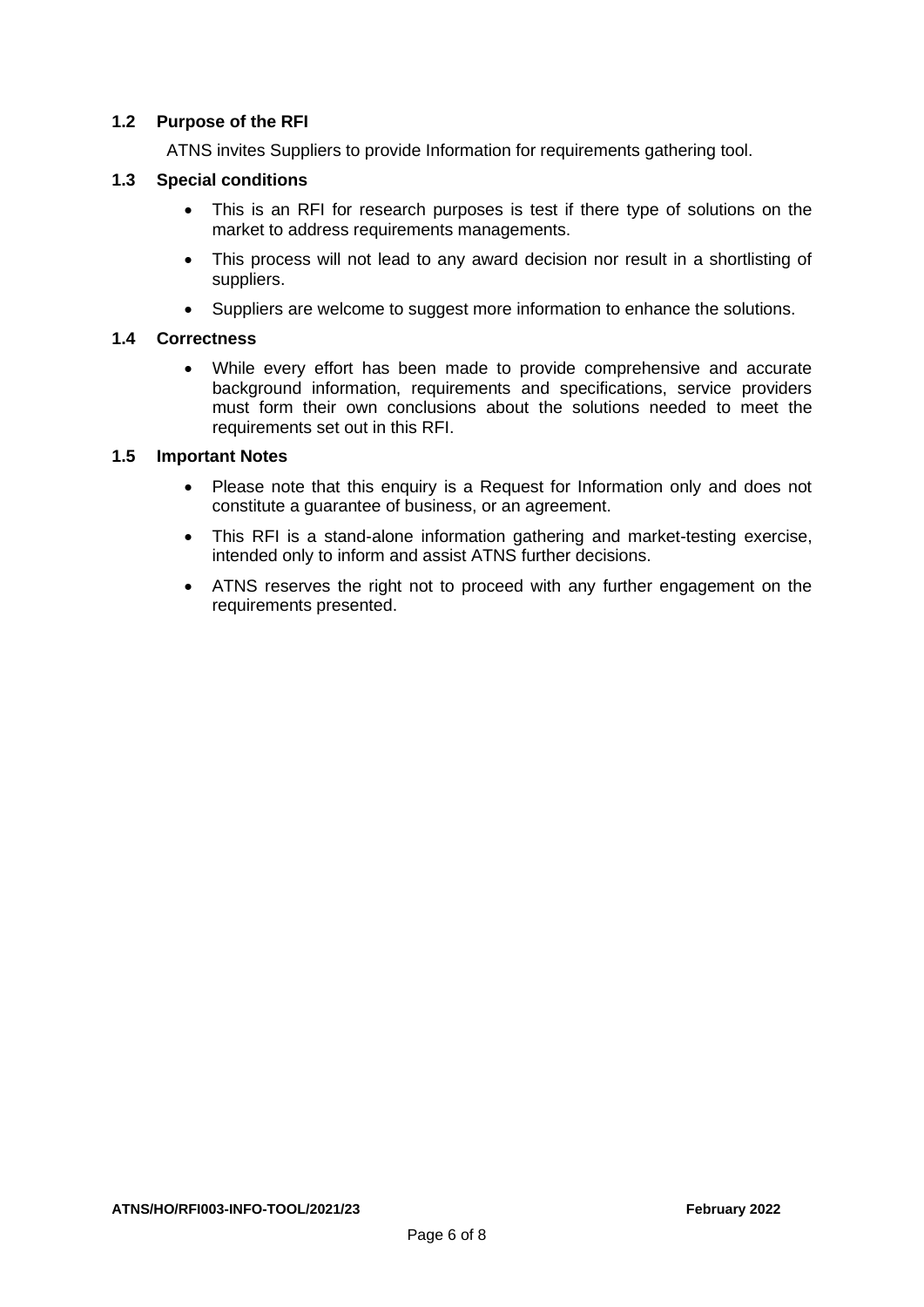#### <span id="page-12-0"></span>**2 GENERAL INSTRUCTIONS AND ADMINISTRATIVE REQUIREMENTS**

#### <span id="page-12-1"></span>**2.1 Correspondence during RFI Period**

All correspondence shall be referenced as "**ATNS/HO/RFI003-INFO-TOOL/2021/23**  and may be sent by email to [BusisiweMo@atns.co.za](mailto:BusisiweMo@atns.co.za)

#### <span id="page-12-2"></span>**2.2 Proposals**

The submitted responses should include at minimum the following:

- A document that addresses the requirements set out below and other pertinent information
- The cost of the proposed solution

#### <span id="page-12-3"></span>**2.3 Submission of Proposals**

All responses shall be delivered at the address stated in below. Proposals should be submitted at no later than  $17<sup>th</sup>$  February 2022, in both hard and soft copy (USB) and addressed as follows:

Project Description: REQUIREMENTS GATHERING TOOL RFI Reference Number: **ATNS/HO/RFI003-INFO-TOOL/2021/23**  Supplier Name/Company Name: **Attention: Busisiwe Molapisi Tel: 082 875 5025 Email: [BusisiweMo@atns.co.za](mailto:BusisiweMo@atns.co.za)**

Printed and bound documents for the RFI, 1 (one) original document and 1 (one) electronic copy (Memory Stick) in *PDF format* are required (delivered at the reception). Failure to adhere to this instruction will result in your proposal being disqualified. No RFI forwarded by telegram, telex, facsimile, e-mail or similar medium will be considered.

Eastgate Office Park, Block C, South Boulevard Road, Bruma, South Africa. LATE RFI WILL REGRETTABLY, NOT BE ACCEPTED OR

Should a bidder require to submit their documents online, they must send an email to [tenders@atns.co.za](mailto:tenders@atns.co.za) to express their interest to do so and will be sent a link to upload the documents electronically. On the email Bidders must specify on the subject line – the tender number and description.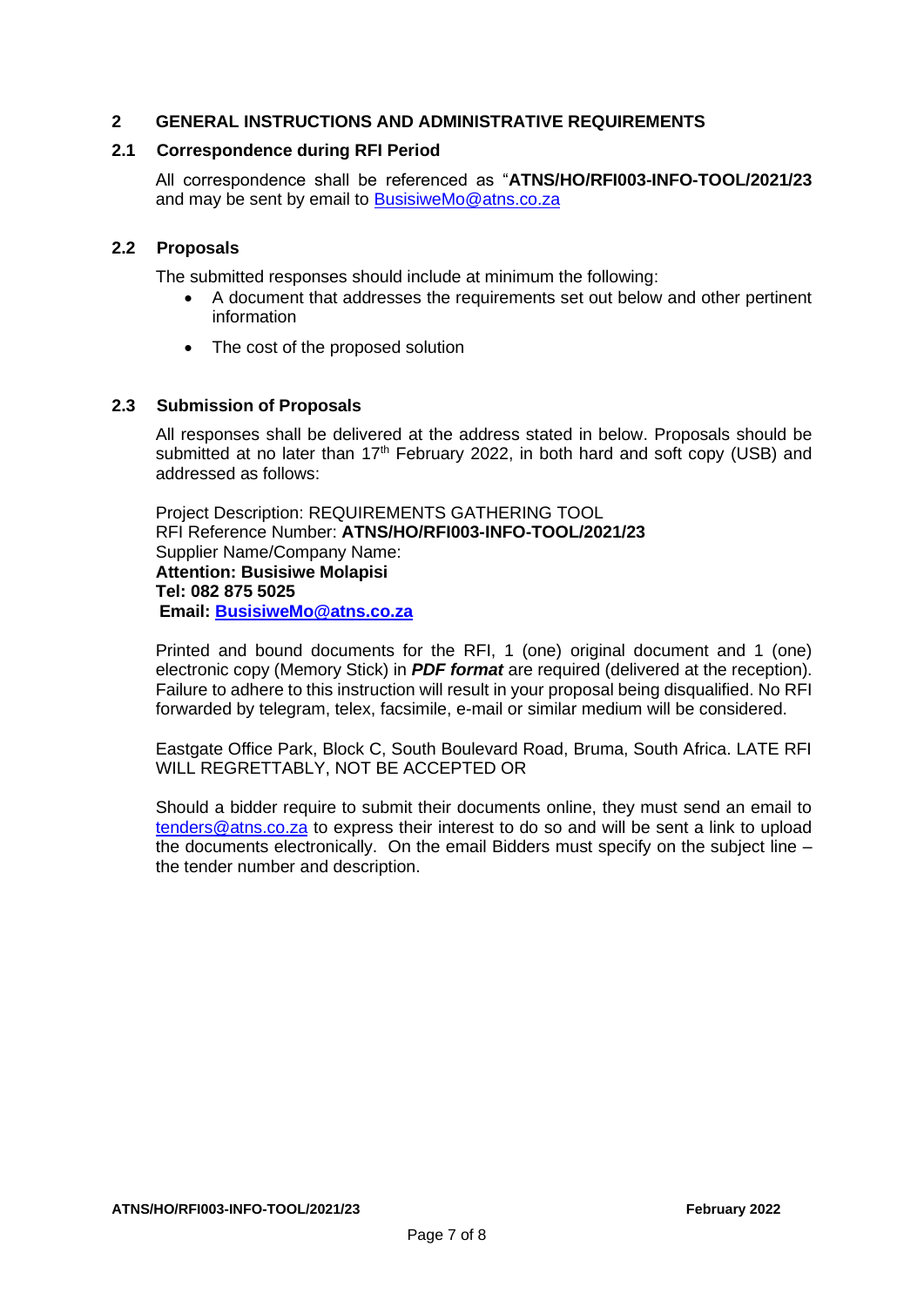#### **3 REQUIREMENTS GATHERING TOOL SPECIFICATION REQUIREMENTS**

The scope of works for requirement gathering tool should as minimum include the following capabilities:

#### **3.1 Management**

- Includes the ability to define requirements
- Model relationships between requirements
- Reuse requirements
- Export/import data to create documentation

#### **3.2 Visualization**

- Includes graphical tools and reports
- Interactive flows
- Dashboard
- Story boards
- Functionality for graphical models

#### **3.3 Traceability and impact analysis**

- Performs real time impact analysis
- Set an automatic relationships across requirement

#### **3.4 Collaboration**

- **I**nclude functionality for interaction between users.
- Basic task management functionalities to allow for collaboration on tasks.
- Ability to review, approve, provide electronic signatures, gather input and
- Receive notifications about other users' activity within the system.

#### **3.5 Integration with other systems**

- Project Portfolio management
- MS Suites, i.e. word, excel.
- Other development tools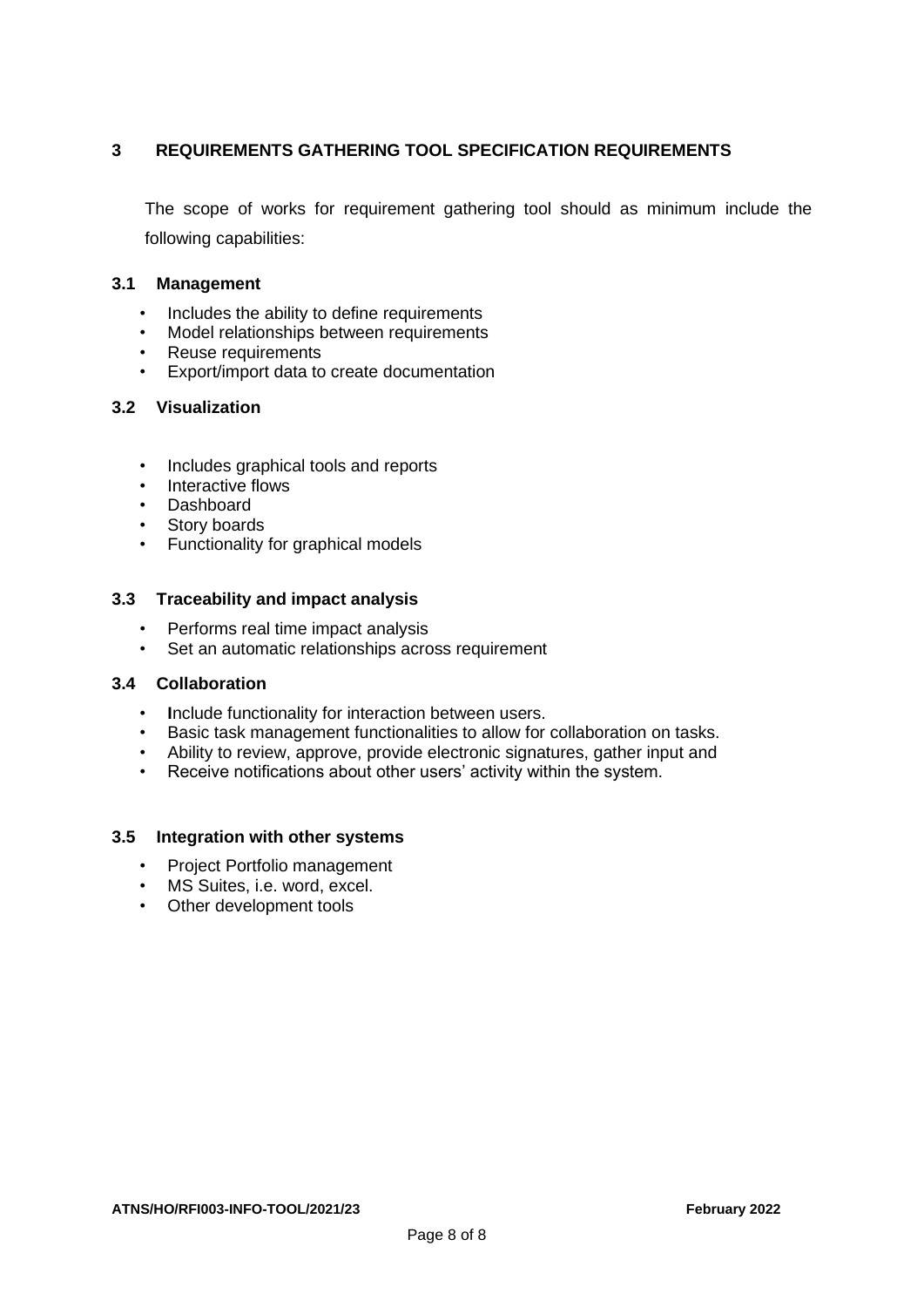#### <span id="page-14-0"></span>**4 TERMS**

Whilst ATNS have taken every reasonable step to ensure the accuracy of this brief, the Company accepts no liability in relation to the accuracy of any representation made. ATNS reserves the right to vary the scope and terms as described in this document although variation is not anticipated at this time.

All information in this document and associated responses is Confidential. All designs and documentation will be the property of ATNS.

#### <span id="page-14-1"></span>**5 DISCLAIMER**

The participant shall bear all costs incurred by him in connection with the preparation and submission of his response. ATNS will in no case be responsible for payment to the consultant for these costs.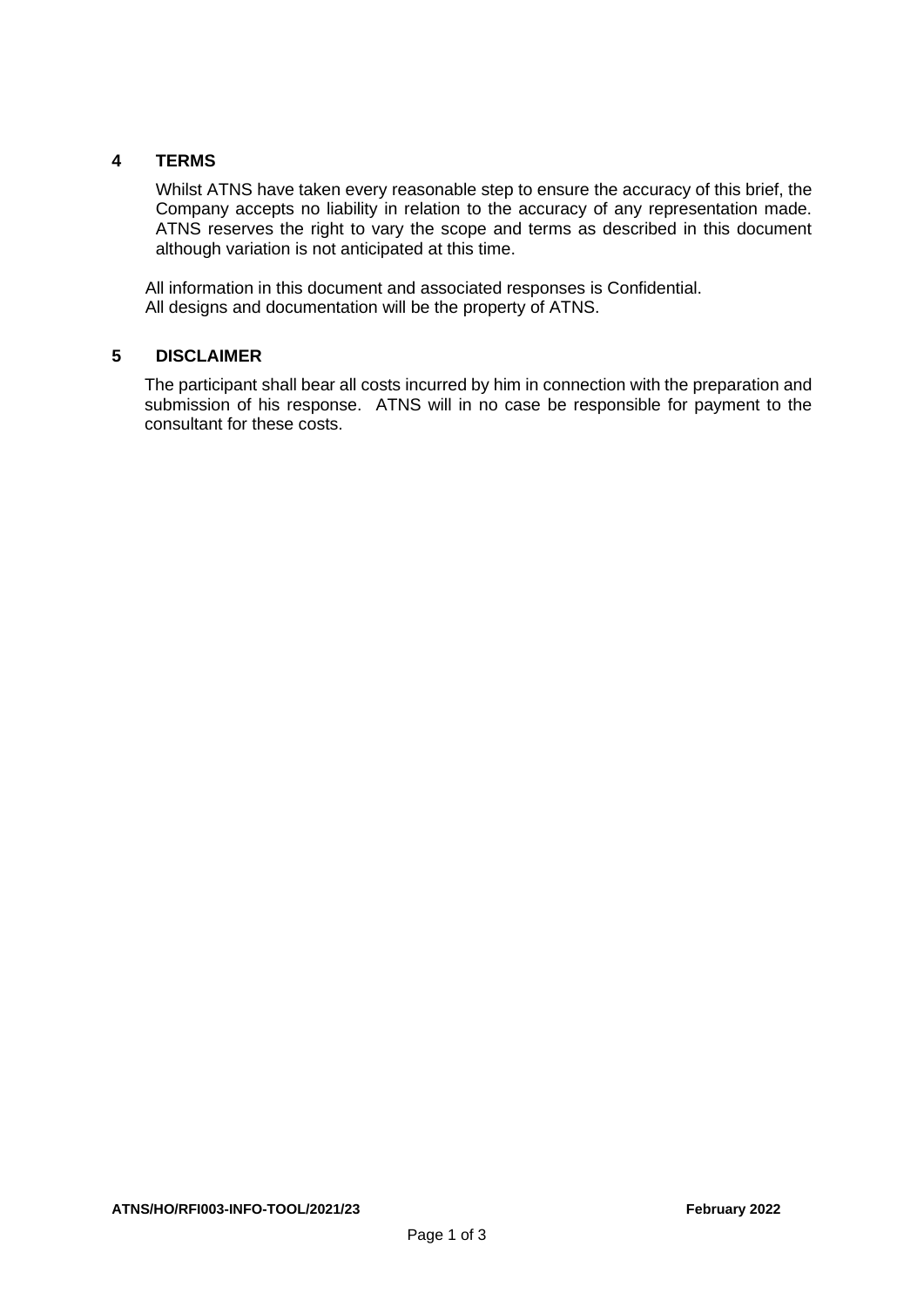## **6 PROTECTION OF PERSONAL INFORMATION**

- i. The Service Provider shall ensure that its employees, representatives and officers, comply with the provisions of the Protection of Personal Information Act, 2013 ("POPIA") and all other applicable data protection laws and, without limitation to the aforegoing, shall ensure the security and confidentiality of all Personal Information processed by that Party is in accordance with POPIA and all other applicable data protection laws.
- ii. The Service Provider must only process personal information of the Company and third parties on behalf of the Company, with the Company's knowledge or authorisation, treat such information which comes to their knowledge as confidential and must not disclose it unless required by law or in the course of the proper performance of the Service Provider's duties. The Service Provider must comply with the responsible party's obligations in clause section 19 of POPIA.
- iii. Where the Service Provider, its agents, subcontractors, officers, directors, shareholders, representatives, or employees has/have access to any Personal Information held by the Company for any reason in connection with this Agreement or is/are supplied with or otherwise provided with Personal Information by the Company or on behalf of the Company for any purpose, or are supplied with or otherwise provided with Personal Information relating to the Services, the Service Provider shall:
	- a) process such Personal Information only for purposes of performing its/their obligations under this Agreement and shall not otherwise modify, amend or alter the contents of such Personal Information or disclose or permit the disclosure of such Personal Information to any third party, unless specifically authorised to do so by the Company or as required by law or any regulatory authority, and shall take all such steps as may be necessary to protect and safeguard such Personal Information.
	- b) without prejudice to the generality of the foregoing, ensure that appropriate, reasonable technical and organisational measures shall be taken by it/them to prevent –
		- the unauthorised or unlawful processing of such Personal Information; and
		- the accidental loss or destruction of, or damage to, such Personal Information; and
		- promptly notify the Company when it becomes aware of any unauthorised, unlawful or dishonest conduct or activities, or any breach of the terms of this Agreement relating to Personal Information.
- iv. The Service Provider shall be liable for all claims, demands, actions, costs, expenses (including but not limited to reasonable legal costs and disbursements), fines, losses and damages arising from or incurred by reason of any wrongful processing of any